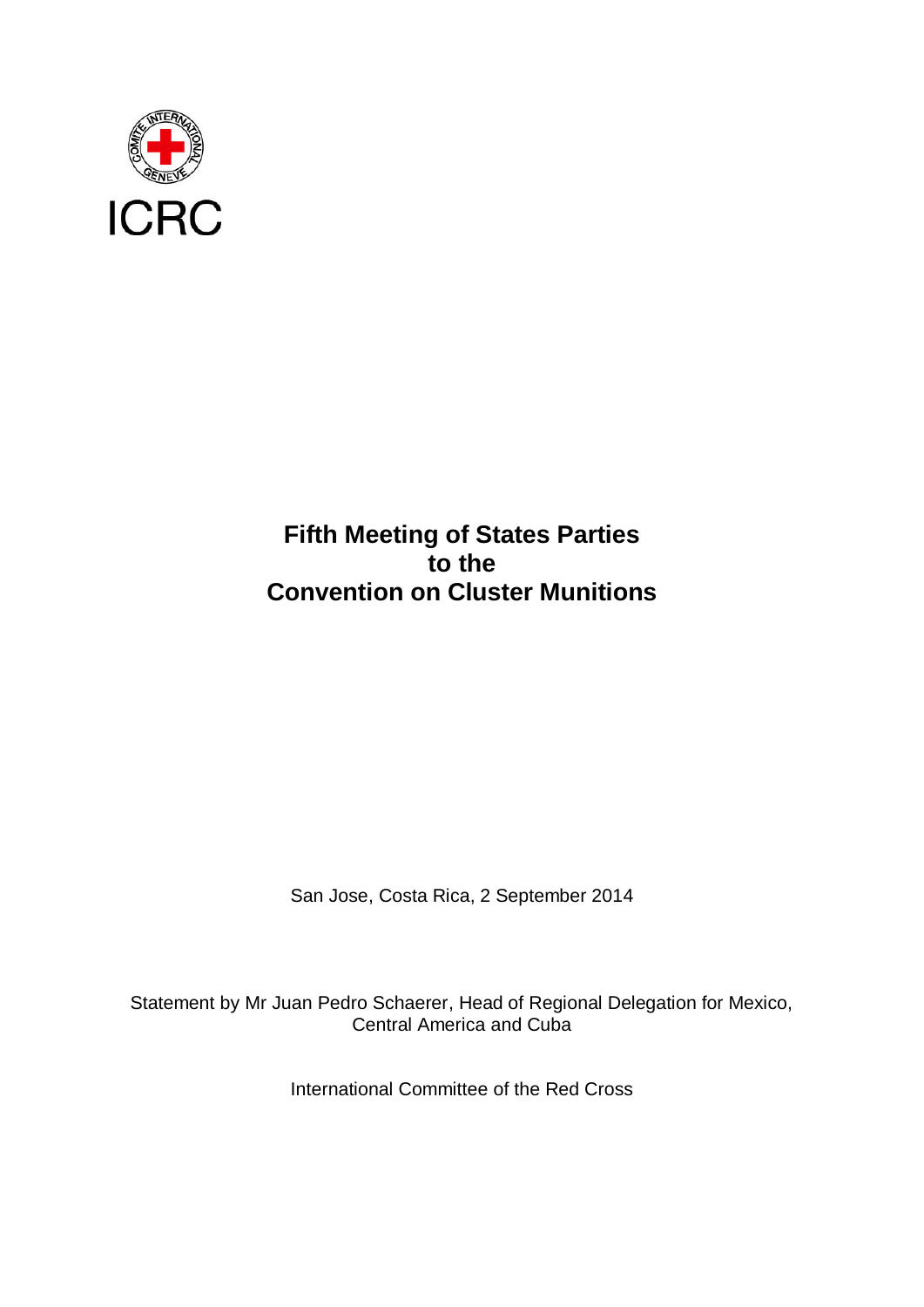## Excellency, Ladies and Gentlemen,

The Convention on Cluster Munitions is an important instrument of international humanitarian law and it is fitting that this meeting takes place in Costa Rica, which has been an ardent supporter of the efforts to protect civilians from the effects of armed conflict. The ICRC looks forward to working with Costa Rica in the coming year as President of the Meeting of States Parties to promote this treaty and its full implementation.

The Convention on Cluster Munitions has established itself as the principal instrument to protect civilians from the harm caused by cluster munitions. Through its prohibitions and time bound commitments the Convention is advancing the objective of a world free of cluster munitions and helping to bring relief to those who have been affected by these weapons.

The Convention is having a real and tangible impact and progress is being made in a number of important areas. As indicated in the San Jose Progress Report, more than half of the States Parties possessing these weapons have now fulfilled their stockpile destruction obligations, destroying more than a hundred million explosive submunitions. This is a significant accomplishment as it was often said during the development of the Convention that the destruction of cluster munition stockpiles would be one of the Convention's greatest challenges. Nevertheless, States Parties, including some with very significant stockpiles, have met their obligations well in advance of the Convention's deadline.

Progress is also being made in meeting the Convention's requirements to clear cluster munition remnants. Five of the 12 States Parties contaminated by cluster munitions have now met their clearance obligations and there are ongoing efforts to improve the release of land suspected to be contaminated with cluster munition remnants so as to more quickly and efficiently return this land to the communities.

The Convention has also helped stigmatize the continued use of cluster munitions. In instances of alleged use of these weapons since 2008, a number of States Parties, signatories and civil society organizations have expressed their serious concern and the media has highlighted the subsequent humanitarian impact. This has most recently occurred with regard to the alleged use of these weapons in South Sudan, Syria and the Ukraine.

The ICRC welcomes these achievements. However, there remain a number of significant challenges to achieving the Convention's goals.

In the area of victim assistance, experience has shown that the key to success remains national ownership and the involvement of survivors in setting victim assistance priorities. The long-term support from international agencies and donors is also essential. While there has been progress in a number of States in these areas, the situation of far too many victims - by which we mean survivors, affected families and communities – remains unsatisfactory. For many cluster munition victims, as well as those affected by mines and explosive remnants of war more generally, there remain deficiencies in the availability and sustainability of necessary services, as well as in ensuring access to existing services. Improving their situation and meeting the Convention's goals in this area will require greater planning and action.

With regard to universalization, the Convention witnessed a steady increase in the number of States Parties between 2008 and 2012. However, this pace has slowed in recent years with only one State joining the Convention since the 2013 Meeting of States Parties. There remain a number of signatory States that have not yet ratified the Convention. With their signature these States have already expressed a commitment to the Convention's humanitarian goals. The ICRC takes this opportunity to urge these States to adhere to the treaty as quickly as possible.